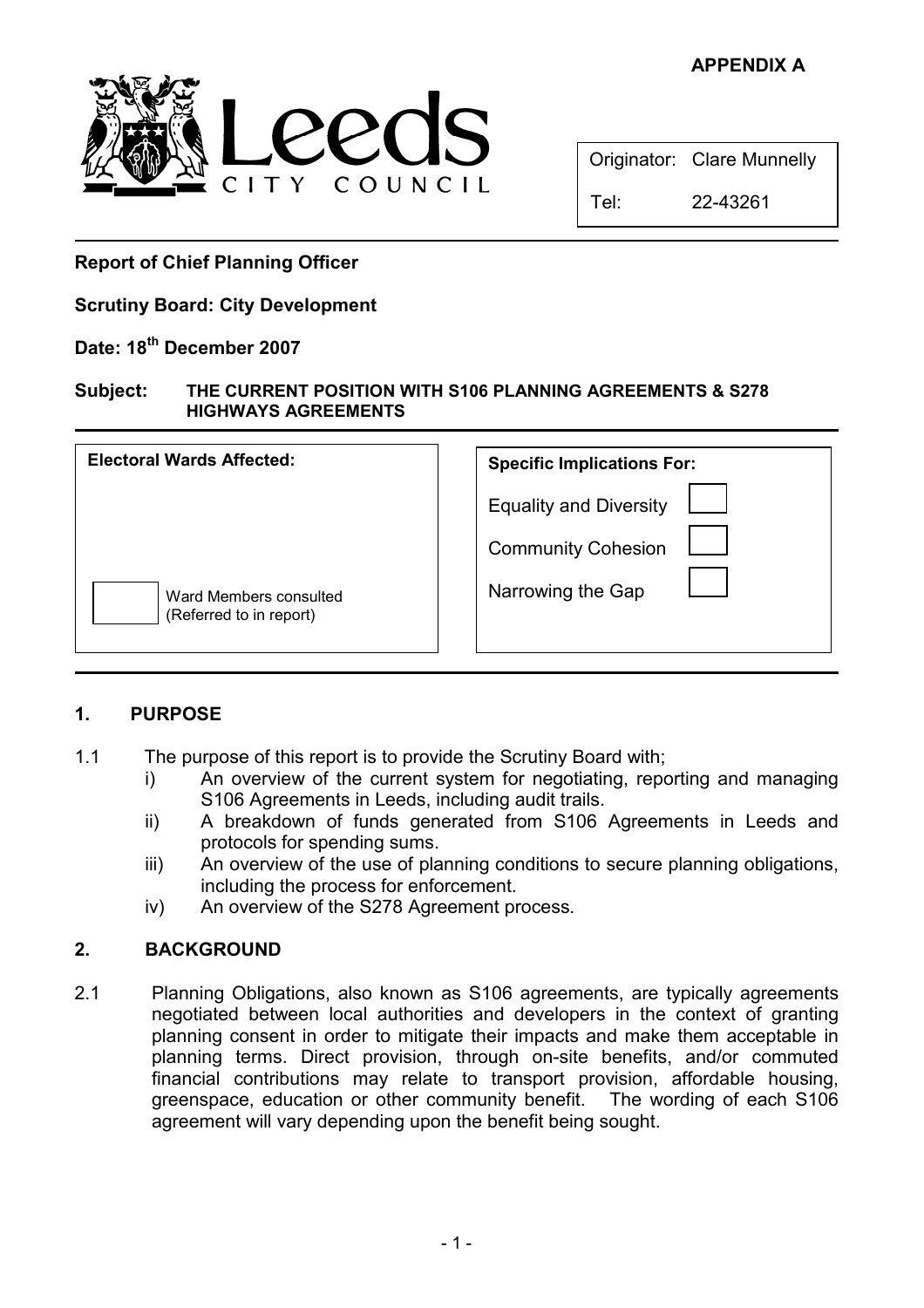2.2 Circular 05/2005 sets out Government policy for the use of S106 agreements. A document entitled Planning Obligations: Practice Guidance published July 2006 by the Department for Communities and Local Government provides further guidance to all parties involved in the planning obligations process.

Leeds Unitary Development Plan (UDP) policies carried forward as part of the emerging

Local Development Framework (LDF) provide the local policy context in which the authority

can seek planning obligations from developers. These policies are translated further within

published supplementary planning guidance (SPG) retained as part of the LDF or more

recently through the draft supplementary planning documents (SPDs) which are being

produced as part of the LDF process.

- 2.3 The SPG/SPD documents provide information on the level of contribution, the method of payment and the monitoring of agreements. The level of contribution may be, for example, the provision of land laid out as Greenspace (on the development site) or a commuted sum in lieu of this but which has to be spent on the provision or enhancement of Greenspace in the same community area. The SPG/SPD documents primarily ensure a district wide approach to securing contributions, however, additional area specific guidance is also provided by a number of approved SPG and SPD documents (e.g. Eastgate). Area specific policy will also be provided through the range of Area Action Plans (e.g. EASEL, Aire Valley, West Leeds Gateway) that are being developed as part of the LDF process. These Area Action Plans are still being prepared and have not yet been adopted.
- 2.4 Section 106 of the Town and Country Planning Act 1990, in summary, says that a Local Planning Authority may enter into an agreement with any person interested in land in their area for the purpose of restricting or regulating the development or use of the land. Any such agreement may contain such incidental and consequential provisions (including financial ones) as appear to the local planning authority to be necessary or expedient for the purposes of the agreement.
- 2.5 Circular 05/2005 however, provides further guidance and clarification (supplemented by Planning Obligations: Practice Guidance). It states that 'in dealing with planning applications, Local Planning Authorities consider each on its merits and reach a decision based on whether the application accords with the relevant development plan, unless material considerations indicate otherwise. Where applications do not meet these requirements they may be refused. However in some instances, it may be possible to make acceptable development proposals which might otherwise be unacceptable through the use of planning conditions or, where this is not possible, through planning obligations.' The outcome of any planning obligation therefore, should be that the proposed development concerned is made to accord with published local, regional or national planning policies. Any obligation must therefore, relate back to a published local, regional or national planning policy.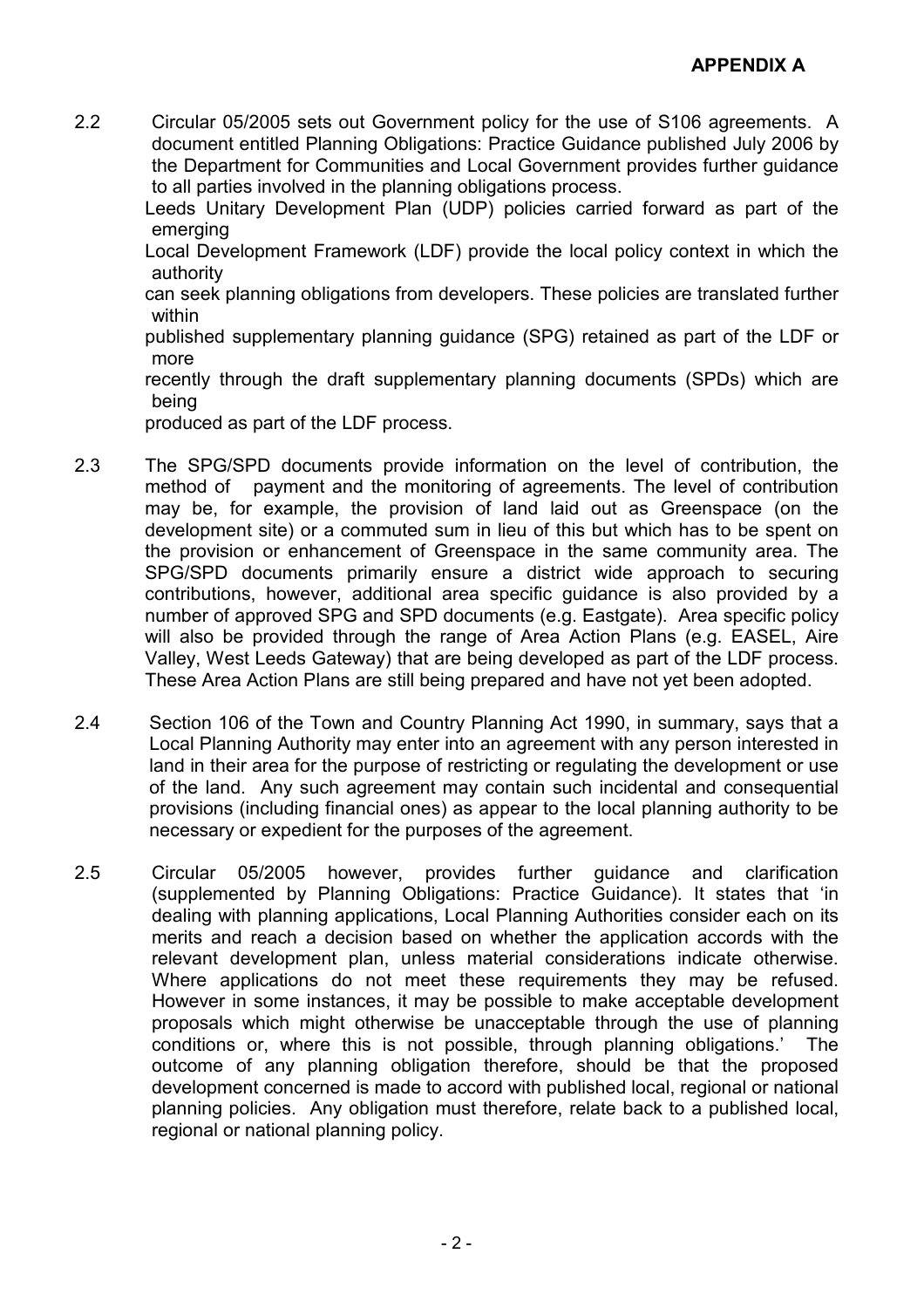- 2.6 The way planning obligations are managed is founded in national legislation and advice (S106 of the Town & Country Planning Act and Circular 05/2005). The responsibility for local policy development and implementation lies with Strategy & Policy Services and the policy laid down in SPG/SPDs form the basis for negotiations with the developer. Calculations are worked out and are provided to the developer to ensure transparency during this process. Where the full contribution cannot be sought, a financial appraisal is submitted. This is then the subject of independent scrutiny before an appropriate balance is determined. Case officers from Planning Services alongside Planning Policy Officers (as required); carry out negotiations with the developer. Where a planning condition is used to secure planning obligations, the negotiations still take place and the calculations are still provided and retained in the same way.
- 2.7 In addition the Secretary of State's policy contained within Circular 05/2005 requires amongst other factors, that planning obligations are only sought where they meet the following tests:-

A planning obligation must be:-

- i) relevant to planning;
- ii) necessary to make the development acceptable in planning terms;
- iii) directly related to the proposed development;

iv) fairly and reasonably related in scale and kind to the proposed development; and

- v) reasonable in all other respects.
- 2.8 The circular goes further to say that planning obligations:
	- i) must be directly related to the proposal for example there should be a functional or geographical link between the development and the item being provided as part of the contribution;
	- ii) should not be used solely to resolve existing deficiencies in infrastructure provision or to secure contributions to the achievement of wider objectives that are not necessary to allow consent for any given development.
- 2.9 There is therefore limited scope for flexibility in spending monies negotiated as part of a S106 agreement for anything other than what they were originally identified for in the S106 agreement. Many S106 agreements restrict the allocation of monies to a specific project or a specific geographical area which is reasonably related to the development proposal.
- 2.10 As mentioned previously in this report the local policy context is provided by the UDP (or emerging LDF) and is translated further by various SPG/SPD documents. Sums of money or on site benefits cannot therefore, be negotiated via S106 agreements without clearly being in accordance with national and local policy and guidance.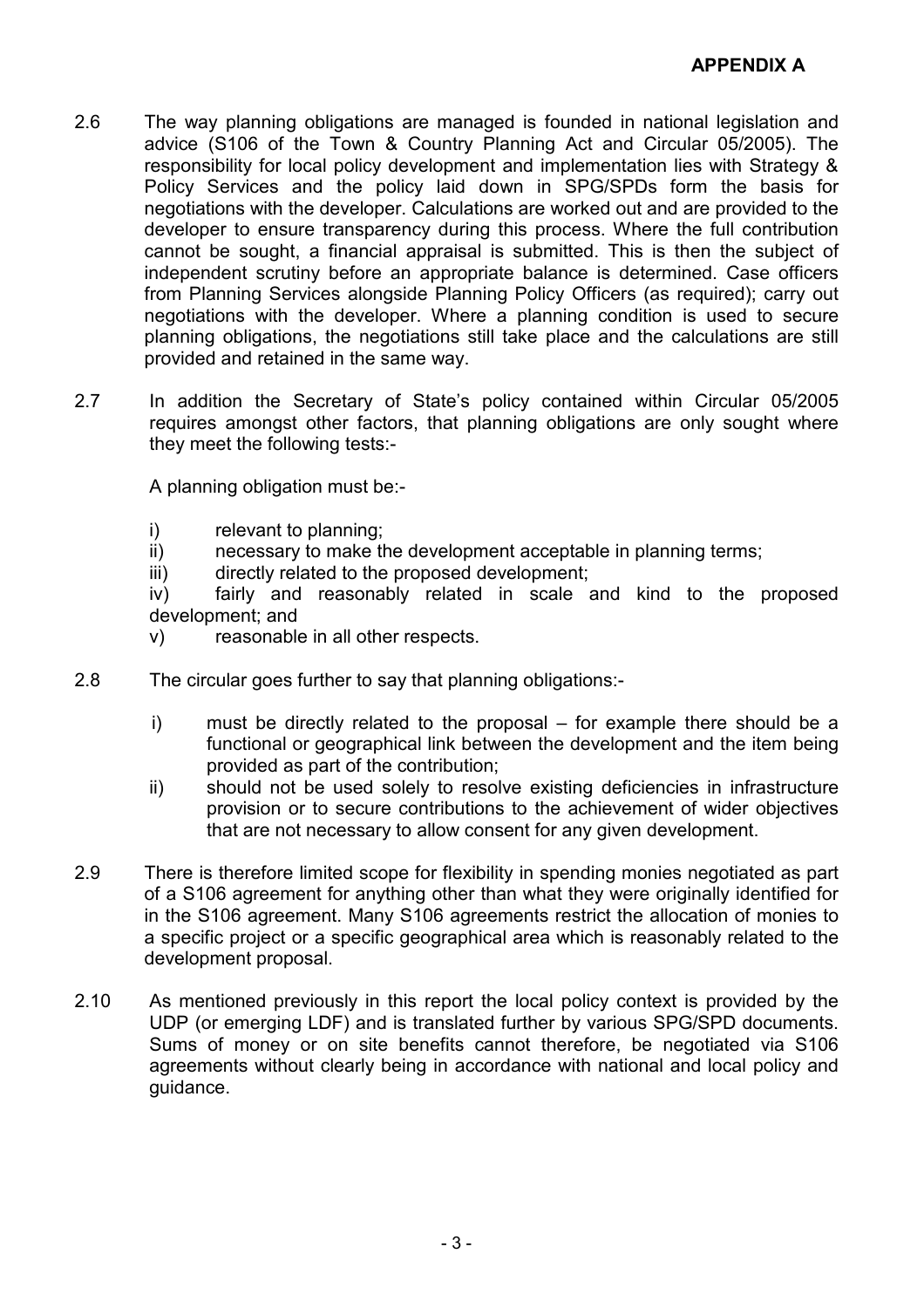## 3. TYPES OF BENEFITS SECURED VIA 106 AGREEMENTS

- 3.1 There are six main types of benefits secured by S106 agreements. These are:
	- i) Greenspace: Either commuted sums in lieu of works or the provision of an area of greenspace or play area on an area of greenspace. The provision of a commuted sum in lieu of onsite/offsite provision tends to be more common.
	- ii) Affordable Housing: Can also be delivered via commuted sums in lieu of onsite provision or the provision of a number of affordable dwellings within a particular scheme. The latter being the most common approach.
	- iii) **Education**: An example of this would be where a new housing development is likely to increase the school roll of a nearby school beyond its existing capacity. In such cases a commuted sum for the building of a new classroom may be sought.
	- iv) Public Transport Infrastructure: Major developments (i.e. those which have a significant level of traffic generation) are required to make a contribution towards the cost of providing major public transport infrastructure measures as identified in the West Yorkshire Local Transport Plan. These measures include for example, guided bus schemes, new rail infrastructure, park and ride schemes, bus priority schemes and the bus rapid transit proposals being explored as a replacement to the Supertram. Furthermore, contributions may also have been secured for specific public transport measures within the vicinity of the development (e.g. the provision of a new bus service to serve the site or improvements to nearby bus shelters).
	- v) Highways Works: Commuted sums may be paid to mitigate the impact of the development on the surrounding highway network, where the full cost of the highway works are not to be borne by the developer.
	- vi) Other Community Benefits: Sums held here could relate, for example, to such works as the provision of public art, provision of community facilities or sports scholarships.
- 3.2 All of the areas mentioned above for which on site benefits or monies in lieu of on site benefits are negotiated by way of S106 agreements are supported by UDP policies either contained within the main document or SPG/SPD. These policies are well established and are informed by a sound and robust evidence base.

### 4. PRINCIPLES GOVERNING THE MANAGEMENT OF PLANNING OBLIGATIONS

4.1 The responsibility for monitoring S106 Agreements lies with the Chief Planning Officer though a number of different service areas are involved at several stages. The Planning Agreement Manager is responsible for co-ordinating the different stages of this process and manages a series of spreadsheets detailing information on all planning obligations. This information includes monies received, monies due, monies spent and available to spend, restrictions on spend and any onsite works due/carried out. This information is reported to all Ward Members and appropriate officers (e.g. from Housing, Education and Highways) on, at least, a quarterly basis to advise Members and appropriate officers where monies are available to be spent and where/when they must be spent by.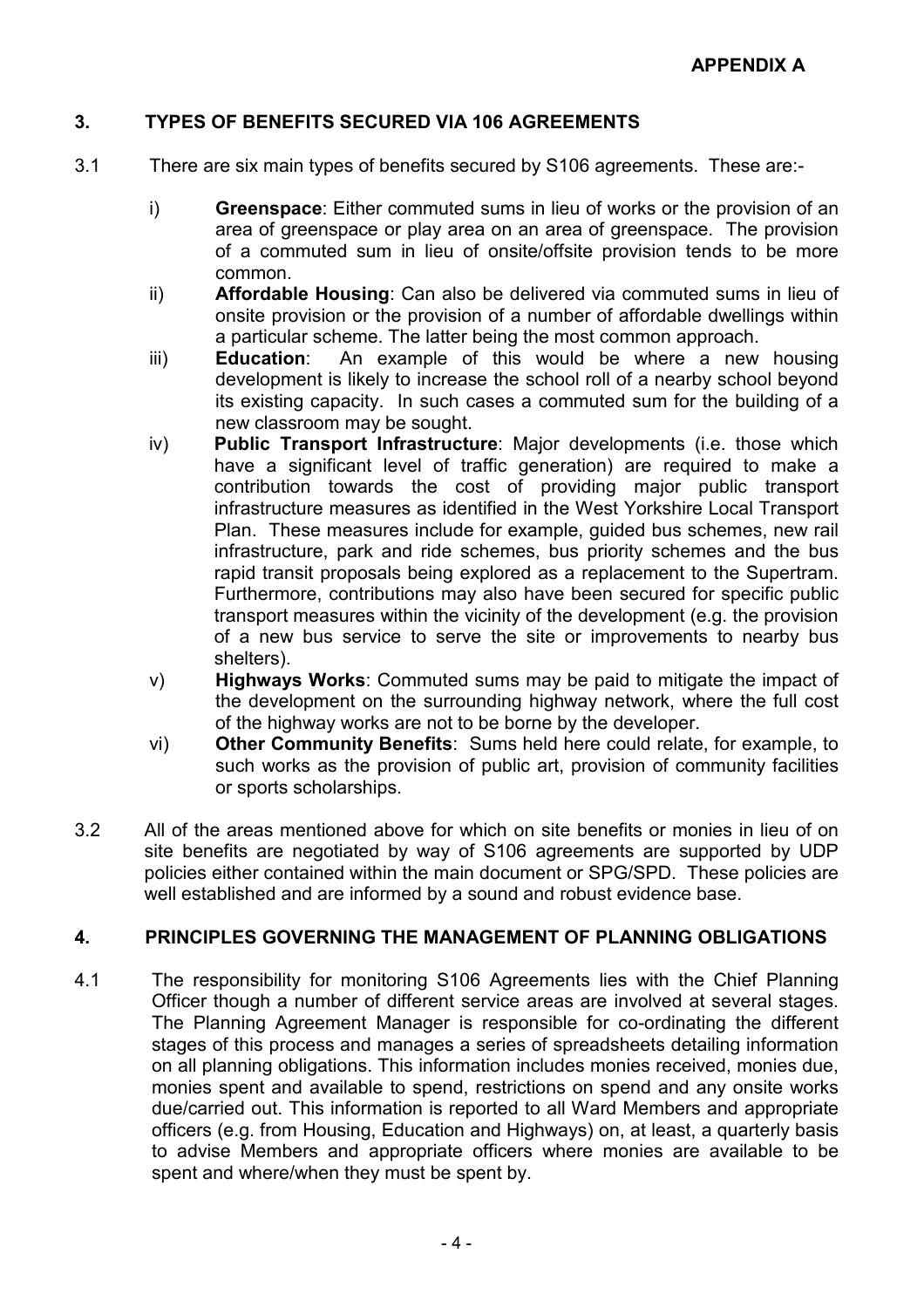A number of officers (who are involved at different stages of the S106 process) input information onto the spreadsheets in order to ensure that they are up-to-date on a daily basis and that accurate information can be continuously available to Members, Officers, developers and the public.

4.2 The process for tracking sums received, or works carried out and the allocation of monies varies according to the type of obligation (e.g. direct provision by developers on site or commuted sum benefits). In the case of Greenspace, the process for reaching agreement with Ward Members and local communities about how the money received should be spent and then securing the necessary formal approvals for schemes to progress is the responsibility of officers within Strategy & Policy. For off-site payments received for Greenspace, Affordable Housing, Education, Community Benefits, Highways & Public Transport infrastructure we work closely with other council departments and external partners. For example, we work with Learning and Leisure in regard to off-site payments to provide or enhance Greenspace in the same community area in which the development paying the sum is located.

### Audit Requirements

- 4.3 In August 2006, the Audit Commission produced two reports on 'improving performance on S106 Agreements'. The reports highlighted a number of key principles which would be evident in a Council that is working effectively to optimise community benefits through the planning process. These were as follows;
	- i) A clear up-to-date policy framework;
	- ii) Sound processes and systems of performance management;
	- iii) Good understanding of local needs for infrastructure through effective engagement with communities and other departments;
	- iv) Corporate Objectives which are adequately communicated to all relevant stakeholders.
- 4.4 In April 2007, Internal Audit reviewed our current methodology against the above principles to form an assessment as to its effectiveness. The review noted that the key principles highlighted by the Audit Commission have already been incorporated into our approach to managing S106 Agreements and Planning Obligations per se.
- 4.5 The Internal Audit concluded that 'Substantial assurance was obtained regarding the control environment and compliance with these controls'. The substantial assurance was in relation to the following objectives;
	- i) The procedures for negotiating S106 Agreements are clear, documented and transparent and the officers involved in the process are suitably skilled and experienced;
	- ii) Adequate systems are in place for recording all S106 Agreements, monitoring the Agreements to ensure that all sums are collected, and to ensure that all receipts are correctly recorded;
	- iii) Procedures are in place to ensure that S106 expenditure is used in line with relevant guidance, agreement and agreed timescales.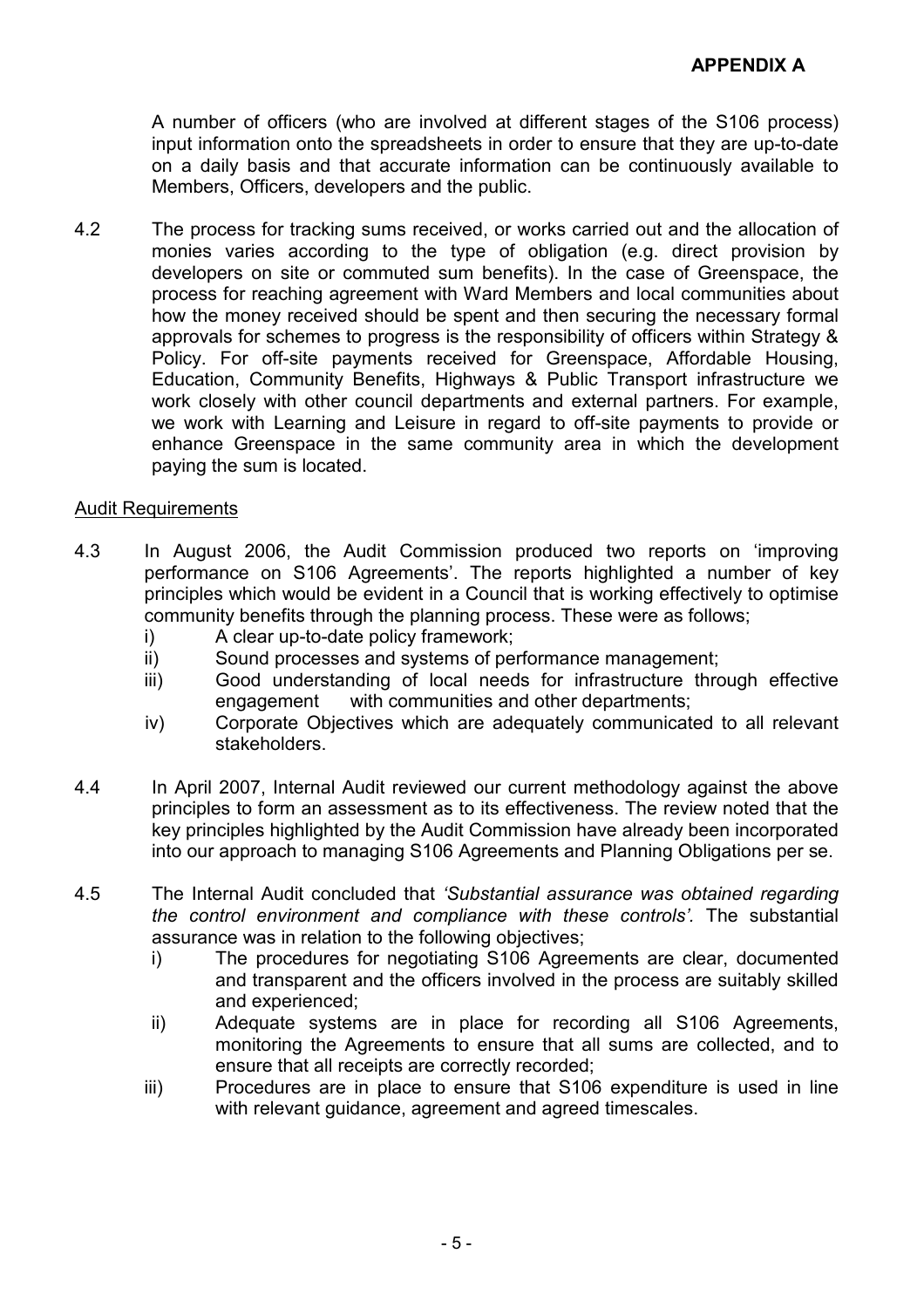## 5. SECTION 278 AGREEMENTS IN RELATION TO PLANNING APPROVALS

- 5.1 The assessment of a planning application sometimes results in a requirement for off site highway works to be funded by the developer. If the works are to be totally funded by the developer then the appropriate means of achieving this is through a S278 Agreement of the Highways Act 1980. As stated previously in para 3.1(v), if the developer is contributing a fixed amount towards highway works, for example a contribution to a larger scheme than necessary for the development itself, then a Section 106 agreement under the T & CPA 1990 is the appropriate method.
- 5.2 S278 is a mechanism by which a highway authority can take payment from a third party for the execution of highway works where that party will derive special benefit from such works. The methodology of the Leeds City Council's standard agreement is:
	- i) The highway works are agreed prior to the granting of planning permission and conditioned on the approval document.
	- ii) Once planning permission has been granted the developer requests that a S278 Agreement be entered into.
	- iii) The agreement is negotiated on the principles of the standard agreement whereby:-
		- Leeds City Council will inform the developer of the staff costs for carrying out the detail design of the scheme.
		- On receipt of a portion of the design fee the Council carries out the design, and with the developer's approval seeks tenders.
		- Payment from the developer is required in advance of entering into a contract for the works.
- 5.3 The S278 process has been subjected to financial audit on two occasions in the last five years and the process, and compliance with the process, has been confirmed by the audit.

### 6. ALLOCATION OF MONIES RECEIVED FROM S106 PLANNING OBLIGATIONS

- 6.1 As mentioned previously, in Leeds the system for managing planning obligations, is led by the Chief Planning Officer although the process involves numerous parties and departments of the council, typically Planning & Development Services, Strategy and Policy, Finance and Legal Services and other external bodies such as Metro.
- 6.2 The process for allocation of monies will vary and can depend on the type of benefit the commuted sum is in lieu of or in contribution to (e.g. Greenspace, Affordable Housing, Education, Community Benefits, Highways and Public Transport Infrastructure).
	- i) In the case of Greenspace, Ward Members, officers or the local community may first identify potential Greenspace projects. A corporate officer working group, the Greenspace Implementation Group (GIG), has been established to bring these schemes forward in accordance with agreed priorities and to ensure that there is Ward Member and community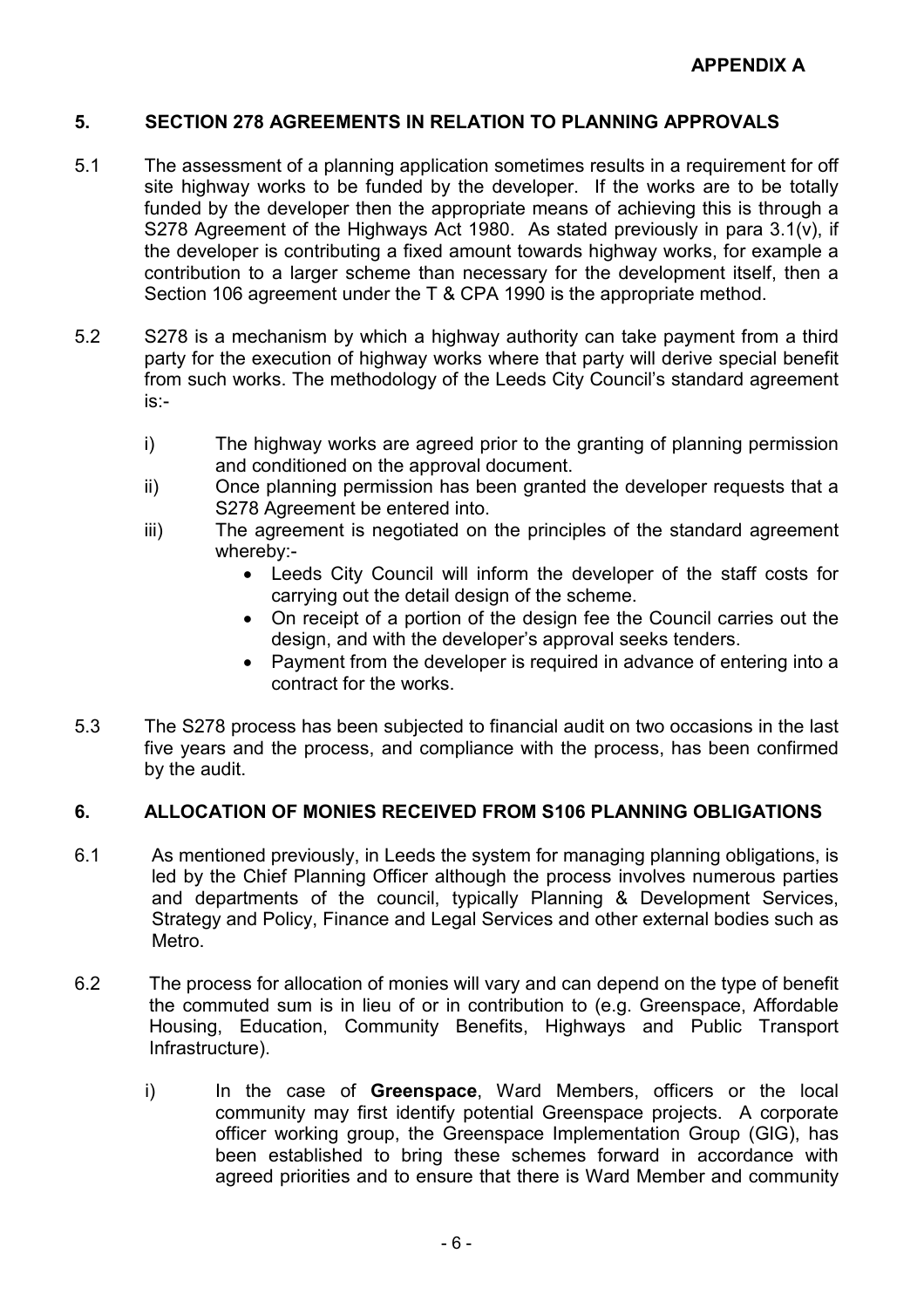support for suggested schemes. Irrespective of where a particular scheme originates, the support of Ward Members is a pre requisite for it to progress.

- ii) Financial contributions received for Education & Highways are passed on directly to Education Leeds & Highways, respectively, as they are related to specific schemes or provision of facilities in the vicinity of the development.
- iii) Affordable Housing Where sums are secured, they are in effect, 'banked' until sufficient funds are in place to implement schemes but because of the policy framework they tend to relate to specific schemes or provision is made on the application site.
- iv) Public Transport Infrastructure contributions are ring fenced for those schemes identified within the West Yorkshire Local Transport Plan and/or for specific measures in the vicinity of the application site.
- v) Other Community Benefits, developer contributions which are not specifically for a named project are spent in locations, which as closely as possible, meet the needs of the residents of the generating development, within the same or adjoining Community Area.
- 6.3 On bigger schemes, S106 monies may be paid at different stages of development and this phasing may affect the speed at which payments are made. For example, the planning application may have been approved in 2003 and the S106 agreement drawn up in 2003. Development on site, which is outside Leeds City Council control, may not have commenced until 2006, and monies may not be due to be paid to the Council until the development is fully occupied which may be 2007/2008 or some other future date.
- 6.4 Some S106 agreements may be drawn up and monies agreed but developments are never implemented so these monies would then not be payable.
- 6.5 Some monies may be held as a bond and therefore may not be due unless onsite works are not carried out as agreed. If the onsite works are carried out these sums would then not be payable. For example, greenspace may be provided onsite instead.
- 6.6 Some monies may only have been agreed recently and so are not due to be paid to the Council for some considerable time. Trigger points may fall at different stages of the development. For example, some trigger points may require payment to be made on commencement of development. Some may require payment on occupation of the development or even on completion of the development.
- 6.7 It should be noted that many S106 agreements include a claw back clause if the money is not spent within a specified time. This money must then be repaid with interest accrued (where applicable).

### 7. SCOPE FOR FLEXIBILITY WHEN SPENDING COMMUTED SUMS RECEIVED UNDER S106 AGREEMENTS

- 7.1 Appendix 1 of this report demonstrates;
	- i) A breakdown of funds generated from developers under S106 agreements.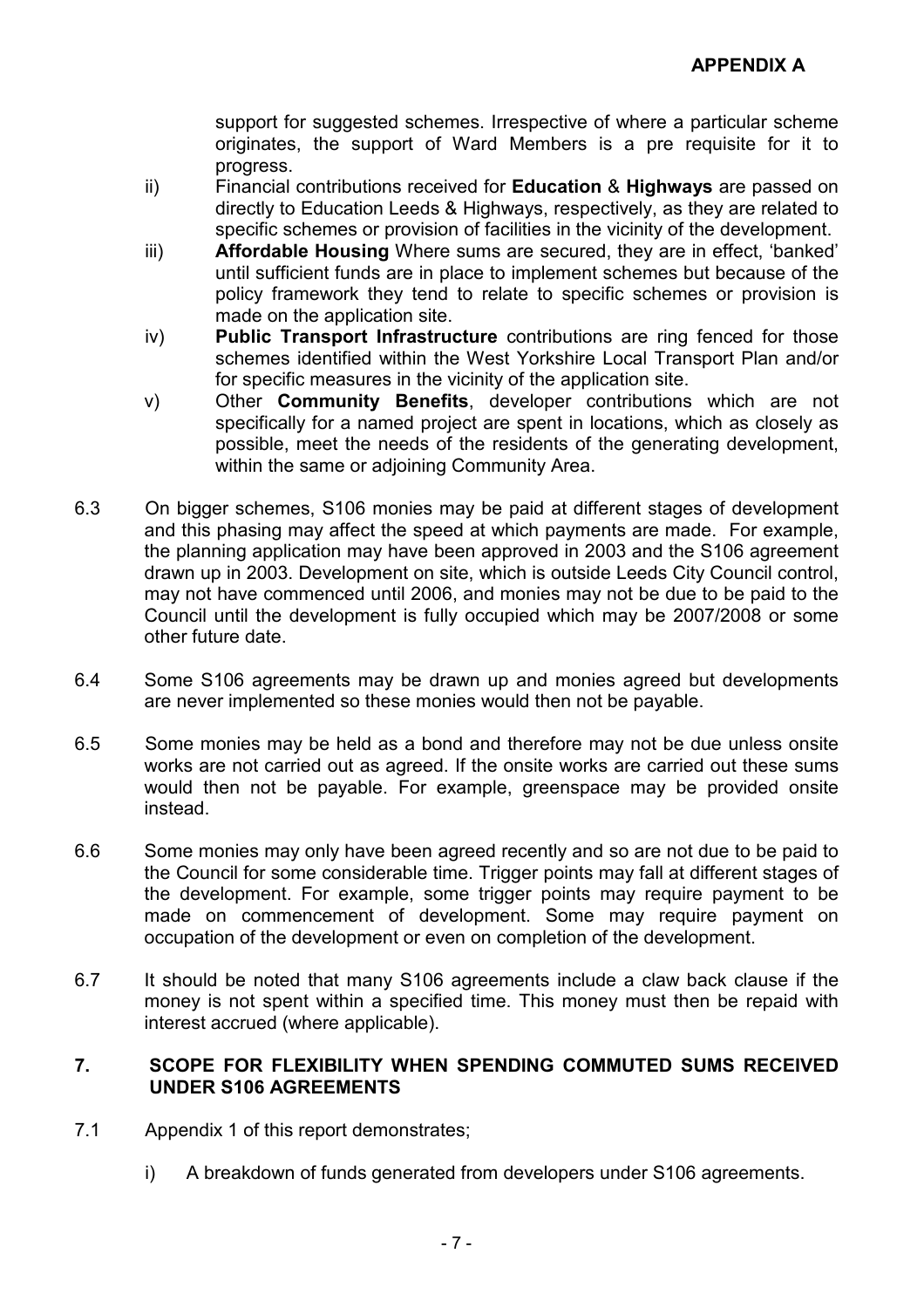- ii) Indication of amounts available to spend.
- iii) Indication of amounts due when relevant payment trigger points are reached.

The information within Appendix A is an accurate account, at the time of writing, and subject to change as new agreements are signed each week, some are subsequently superseded and some of the planning applications actually lapse.

7.2 At the time of writing this report the total sum of greenspace monies stands at £7,765,243. Of this, £4,134,018 is committed or spent with £3,632,896 available to spend which is termed uncommitted. All of this, however, is restricted in some way by the wording in the various section 106 agreements either to a specific project or area as illustrated above. If the sums of money or onsite benefits were not restricted in this way then they would not be in accordance with national and local policy and guidance. Thus, any attempt at negotiating such unfettered benefits would be open to challenge from developers and the legality of such agreements would be questioned by the Auditors.

### 8. THE ENFORCEMENT OF PLANNING CONDITIONS USED TO SECURE PLANNING OBLIGATIONS

- 8.1 Section 72 of the Town and Country Planning Act 1990 contains a general power to impose conditions on a planning permission but judicial decisions have limited this, and to be lawful a planning condition must be reasonable and relate to the development permitted by the planning permission.
- 8.2 The determination of major planning applications can be delayed by the requirement for the applicant to enter into a S106 obligation. In appropriate circumstances, particularly in the case of straightforward major applications, it is possible to use Grampian conditions as a prelude to obligations being entered into, so as to enable the application to be determined, but preventing implementation of the permission until such time that alternative arrangements i.e. S106 obligation has been put in place. The Planning Officers Society has issued guidance on this approach which has been supported and agreed by the CLG.
- 8.3 Detailed advice on the use of conditions is given in Circular 11/95 which stipulates that conditions should be necessary, relevant to planning and to the development to be permitted, enforceable, precise and reasonable in all other respects.
- 8.4 The guidance note from the Planning Officers Society listed the main advantages and disadvantages of the use of a planning condition to secure planning obligations and these are reproduced below;

#### Main advantages

- i) it enables the administrative side of the processing of a planning application to be completed when the planning issues have been resolved;
- ii) it assists local planning authorities to comply with the Government's Best Value indicator relating to the timeliness of the processing of planning applications;
- iii) the conclusion of the planning issues by the grant of major planning permission sooner than would otherwise be the case if it had to await the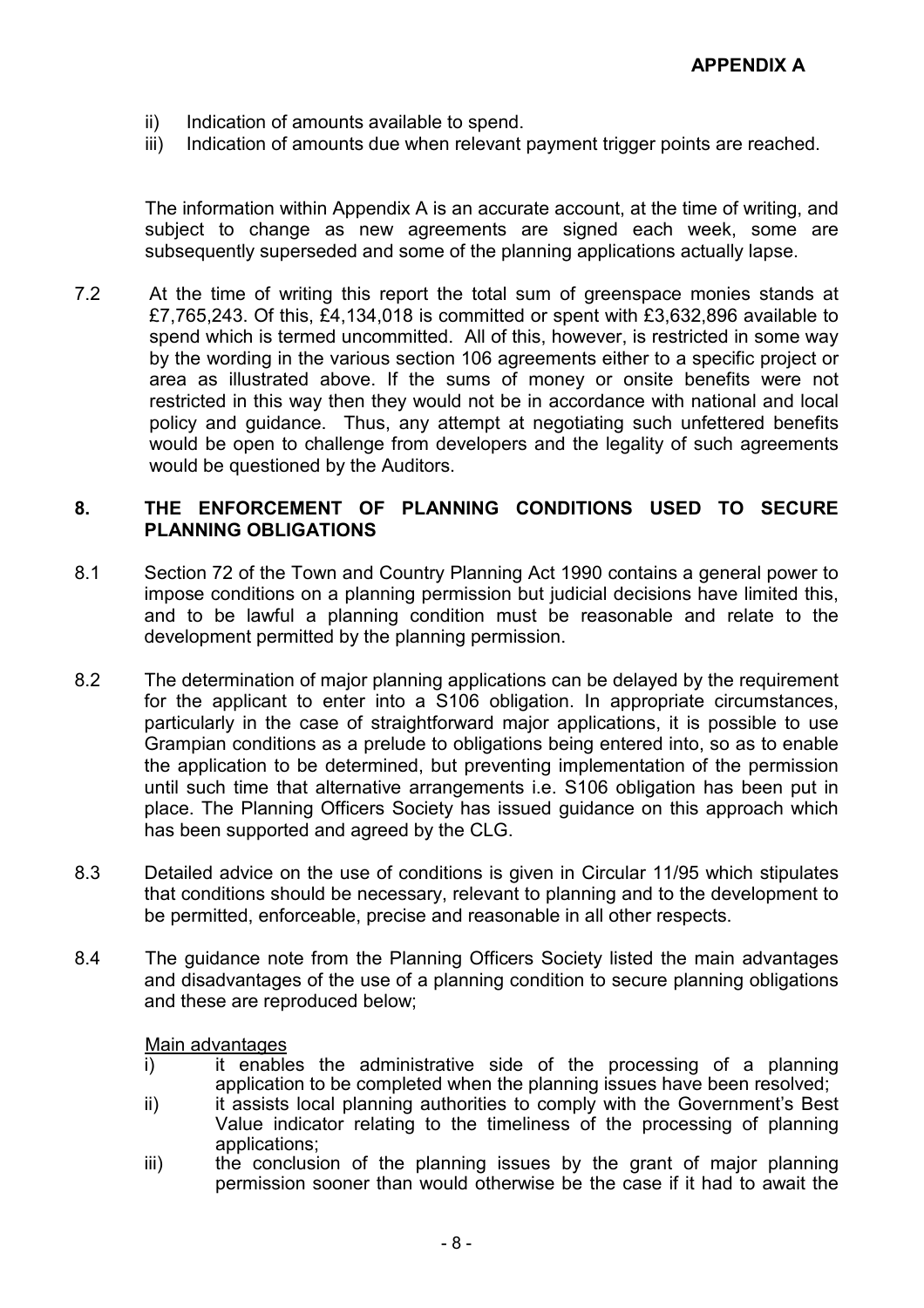completion of a legal agreement sets the time from when a judicial review can be brought at an earlier date;

- iv) granting the planning permission immediately with a Grampian condition precludes any later discussion as to whether or not the planning application should be formally reconsidered by the local planning authority if there is a long delay between the resolution to grant planning permission and its actual grant, whether by reason of the legal process or otherwise;
- v) the third and fourth bullet points above are equally of benefit to planning applicants, in particular developers. An advantage to developers alone is that it may allow them to exercise an option to purchase at an earlier date, certain in the knowledge that planning permission has been granted and that the development will be able to proceed on the completion of the planning obligation;
- vi) it avoids the need for the planning obligation to be entered into by the existing owners where land is to be sold for development. This can sometimes be inconvenient and expensive as there may well be no contractual provision requiring an existing landowner to enter into a s106 agreement and sometimes a misunderstanding as to exactly what it entails.
- 8.5 Main Disadvantages;
	- i) Use of such conditions has not yet been tested in the courts.
	- ii) Planning Conditions must clearly and consistently be justified against policies and any financial appraisal to enable transparency and accountability.
- 8.6 The enforcement of planning conditions allows a local planning authority to take enforcement action if appropriate where the condition has been breached. The Enforcement Team and the Planning Agreement Manager both monitor progress with individual cases to ensure that non-compliances are identified and dealt with at the earliest stage possible. A summary of the current position for planning conditions used to secure planning obligations is provided in Appendix 2.
- 8.7 In Leeds, the Planning Agreement Manager is responsible for tracking & monitoring planning conditions used to secure planning obligations. Onsite monitoring visits are carried out, as they are with S106 agreements. If the development has commenced and the developer has not complied with the planning condition used to secure planning obligations, the Planning Agreement Manager will communicate this noncompliance to the Enforcement Team, who then instigates enforcement action. This will begin with a letter to the developer detailing the seriousness of the noncompliance and the requirement for immediate action by the developer and ultimately could result in works being stopped onsite if the developer disputes payment.
- 8.8 The condition is also logged as a local land charge which means that a developer would not be able to sell any properties without this non-compliance showing up on a local land search performed by buyers.

### 9. CONCLUSION

9.1 The recent internal audit of our systems for managing planning obligations in Leeds, concluded that 'Substantial assurance was obtained regarding the control environment and compliance with these controls'. However, there are areas for improvement which we will address in order to improve the transparency of our processes in the future.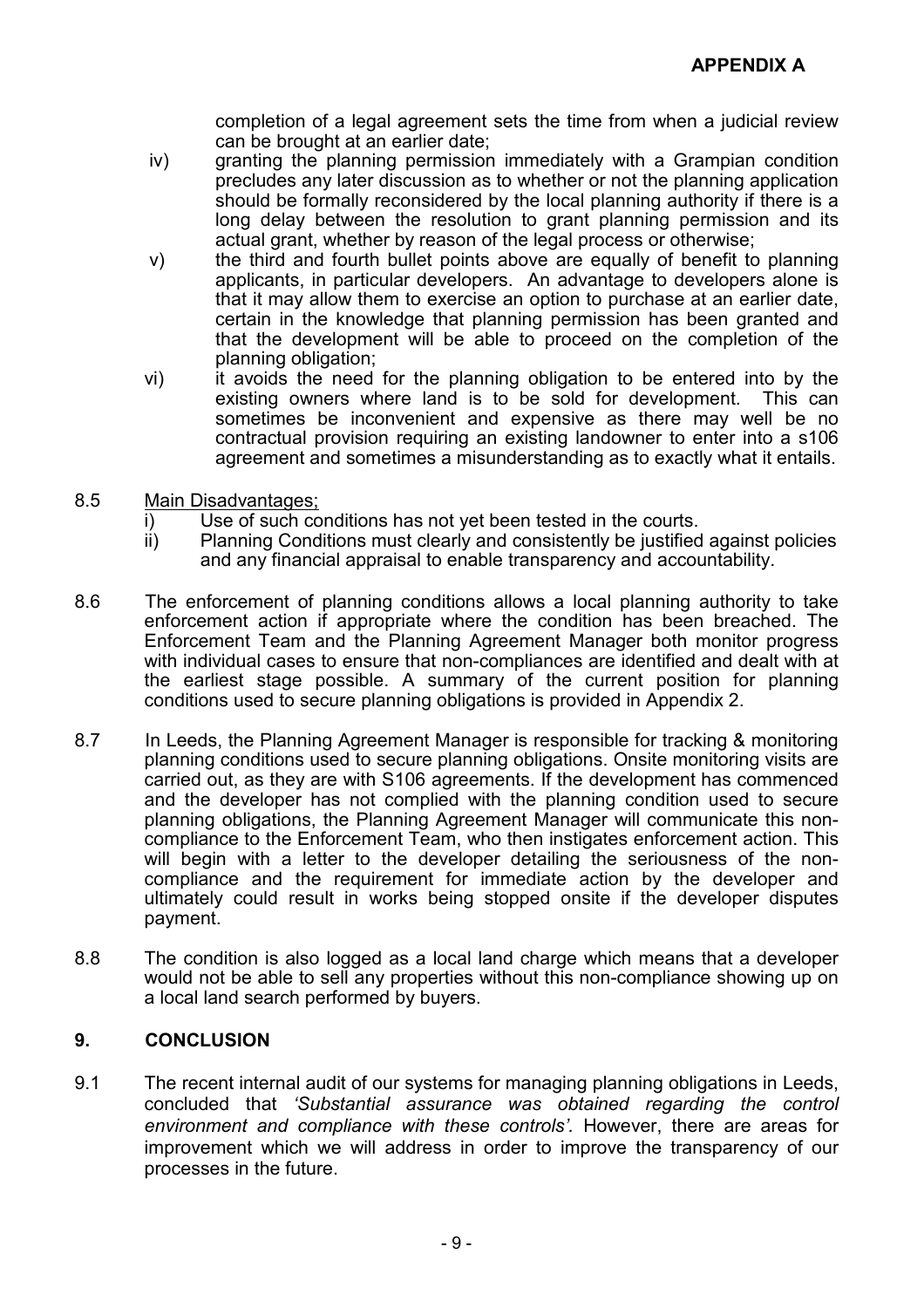- 9.2 In line with policy guidance, we will continue to use planning Conditions to secure planning obligations where appropriate so that 'the negotiation of planning obligations does not unnecessarily delay the planning process, thereby holding up the development' (Circular 05/2005: B31). For this reason, the Circular also advises that 'Where there is a choice between imposing conditions and entering into a planning obligation, the imposition of a condition is preferable' (Circular 05/2005: B2 & B51). However, we will ensure that our Heads of Terms are made more explicit.
- 9.3 We will continue to maintain our series of spreadsheets and calculations of contributions to ensure accountability and maintain transparency. However, we will adopt a database to ensure that this information is more easily managed and that reporting can be provided in a more efficient way.
- 9.4 We will continue to report unspent balances to appropriate officers and departments, to ensure that monies continue to be utilized at the earliest opportunity in a way which reflects choice for the developer yet meets local priorities, within the national policy framework. We will continue to involve members and community groups in the allocation of greenspace monies to ensure that we are fully aware of local community needs and priorities when allocating available monies.

### 10. RECOMMENDATION

10.1 Scrutiny Board is asked to note the contents of this report and is reported to make comments and recommendations as appropriate.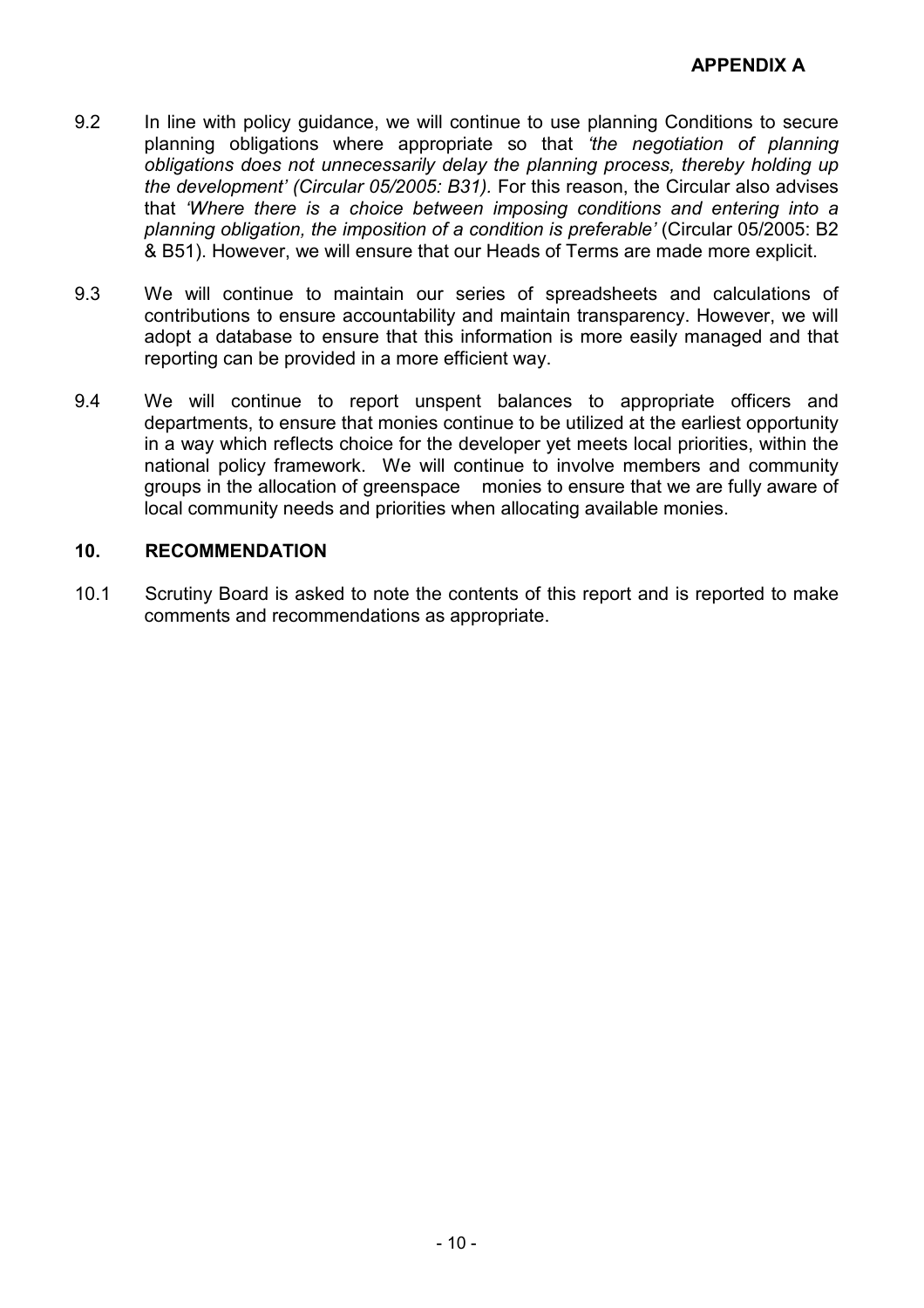#### APPENDICES

#### APPENDIX 1: A BREAKDOWN OF FUNDS GENERATED FROM DEVELOPERS UNDER S106 AGREEMENTS

 This breakdown does not include works which are provided onsite as agreed under S106 of the Town & Country Planning Act. It only includes commuted sums paid in lieu of works being carried out.

| <b>Type Of Obligation</b>                                              | <b>Sums Received</b> | <b>Sums Committed*</b><br><b>Or Spent</b> | <b>Sums Available To</b><br><b>Spend</b> | <b>Sums Still Due**</b> |  |
|------------------------------------------------------------------------|----------------------|-------------------------------------------|------------------------------------------|-------------------------|--|
| <b>Affordable Housing</b>                                              | £4,449,681           | £2,664,514                                | £1,851,453                               | £275,000                |  |
| <b>Highways</b>                                                        | £1,012,635           | £527,639                                  | £489,694                                 | £2,310,500              |  |
| <b>Public Transport Infrastructure</b><br>(These Sums Are Ringfenced)  | £4,203,980           | £4,203,980                                | £0                                       | £3,313,897              |  |
| <b>Community Benefits &amp; Education</b>                              | £2,429,082           | £2,153,924                                | £313,884                                 | £1,727,380              |  |
| <b>Major Developments</b><br>(E.g. Holbeck Urban Village & Sharp Lane) | £7,207,786           | £7,207,786                                | £0                                       | £2,014,514              |  |
| <b>Greenspace</b>                                                      | £7,765,243           | £4,134,018                                | £3,632,896                               | £4,157,053              |  |
| <b>TOTALS</b>                                                          | £27,068,407          | £20,891,861                               | £6,287,927***                            | £13,798,344             |  |

 \*The term 'committed' only applies to monies which have been matched to specific schemes and approved by Panel. This does not include ideas in the pipeline. Therefore, some of the sums marked 'available to spend' may be in the early stages of being matched to specific schemes.

\*\*This column includes S106 Agreements which have not yet reached trigger point (i.e. not yet due for payment) and also S106 Agreements which have reached trigger point and which have been invoiced for. Currently there is £410,743 that has been recently invoiced for and is awaiting payment.

\*\*\* The unspent balance is brought to the attention of Members and council officers on, at least, a quarterly basis with the aim of stimulating debate on how any available monies can be spent.